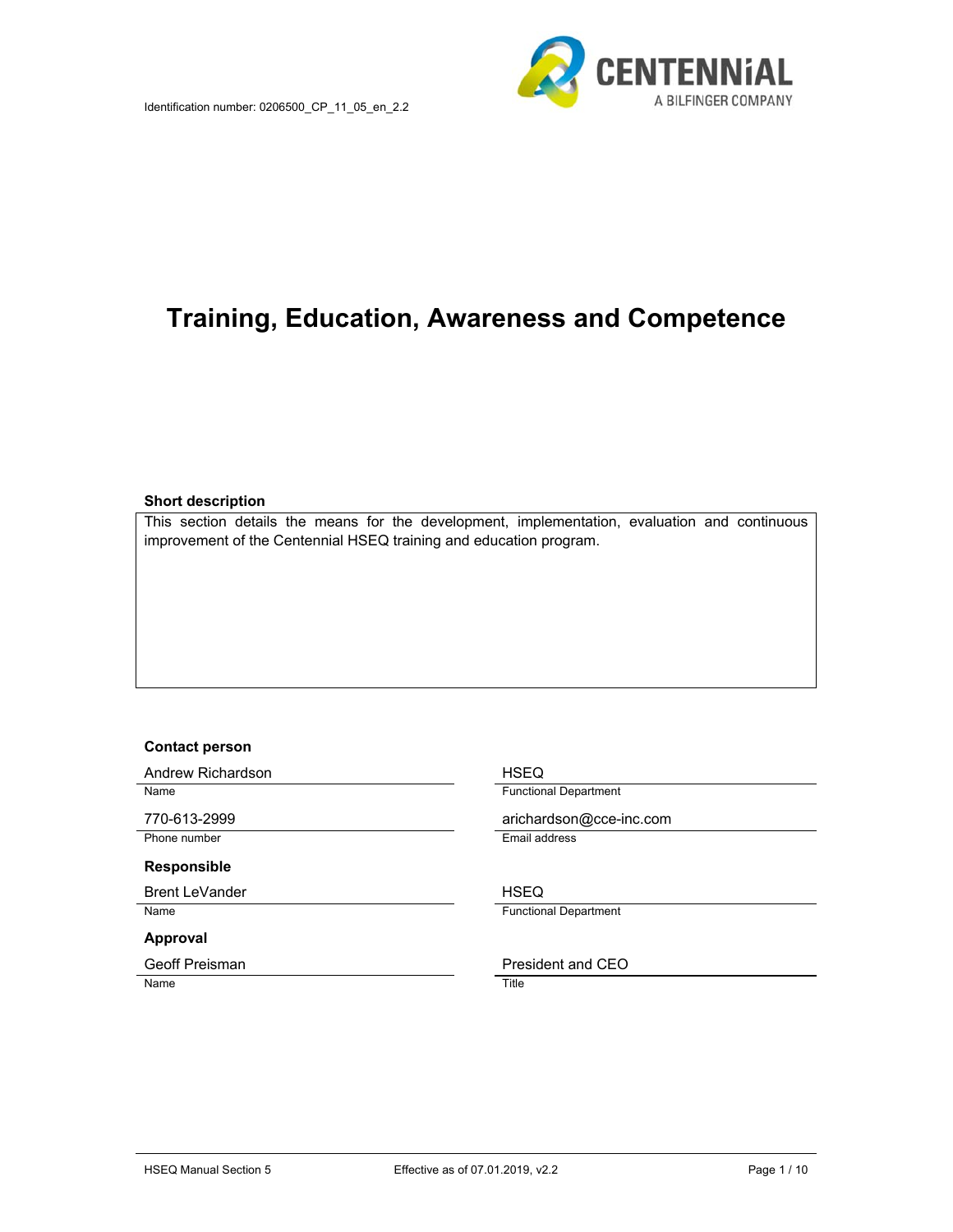# **Content**

| 1  |      |  |  |  |  |
|----|------|--|--|--|--|
| 2  |      |  |  |  |  |
| 3  |      |  |  |  |  |
| 4  |      |  |  |  |  |
| 5  |      |  |  |  |  |
| 6  |      |  |  |  |  |
| 7  |      |  |  |  |  |
|    | 7.1  |  |  |  |  |
| 8  |      |  |  |  |  |
| 9  |      |  |  |  |  |
| 10 |      |  |  |  |  |
|    | 10.1 |  |  |  |  |
|    | 10.2 |  |  |  |  |
| 11 |      |  |  |  |  |
| 12 |      |  |  |  |  |
| 13 |      |  |  |  |  |
| 14 |      |  |  |  |  |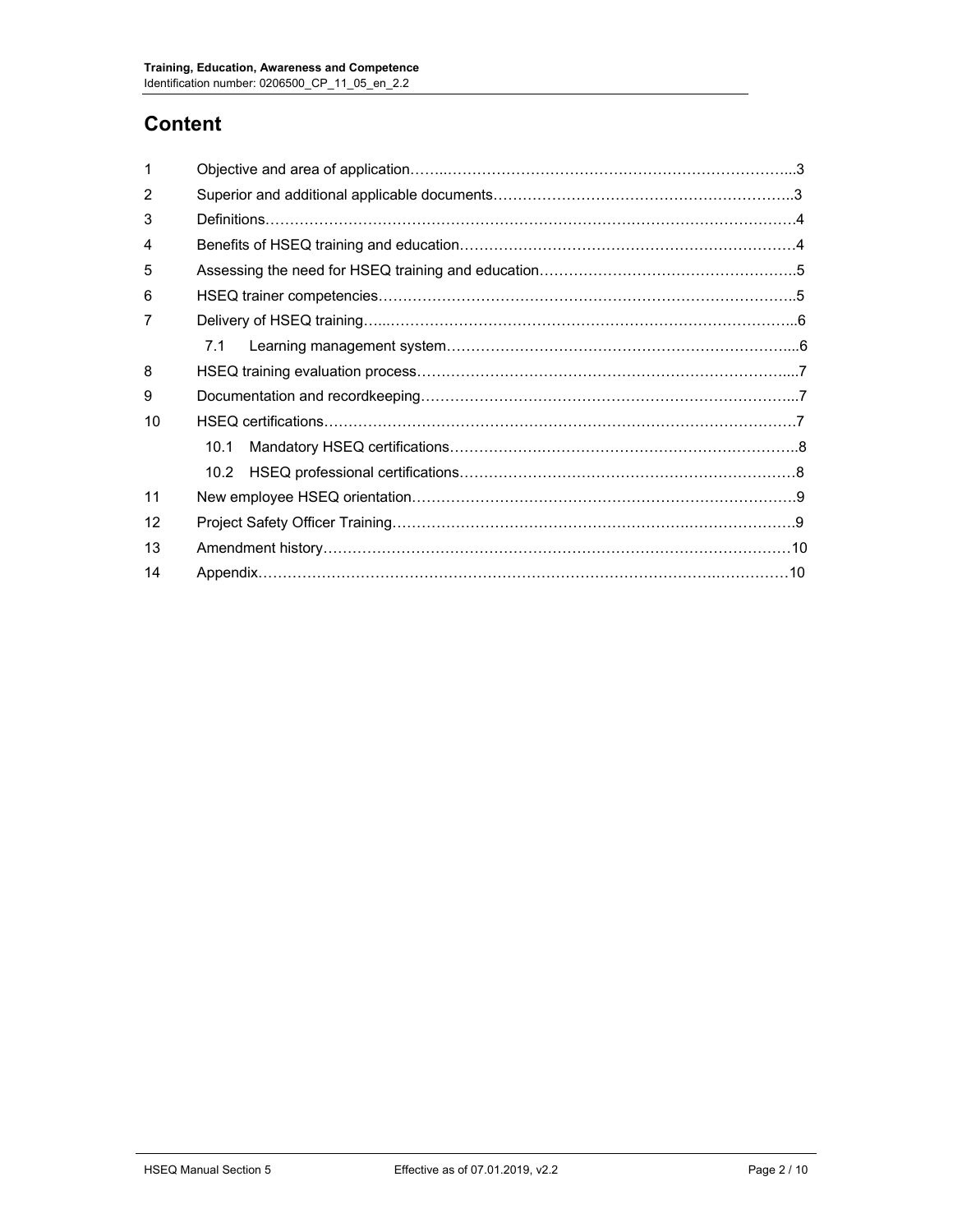## **1 Objective and area of application**

The objective of the Centennial HSEQ training, education, awareness and competence section is to ensure that HSEQ training assists Centennial employees in becoming more effective and efficient in their duties while also meeting all regulatory obligations and requirements.

Each business unit of Centennial shall introduce an HSEQ training system to ensure that managers, employees and subcontractors are adequately trained in accordance with statutory requirements and HSEQ issues that are relevant to their work:

- **Each employee must receive workplace and occupation-specific orientation** depending on HSEQ hazards/ risks determined from the business operating area, legal and other contractual qualification requirements
- Any required refresher courses including repeat examination deadlines must be apparent from the system and must be systematically followed up
- Records of workplace and occupation-specific qualification requirements, personal education, training, skills and experience shall be maintained and regularly updated
- **The contents from training or briefings and instructions as well as the results of tests** shall be documented
- The effectiveness of actions taken (e.g. instruction and training) are verified through appropriate and timely audit procedures
- All Centennial employees and subcontractors shall hold and document weekly safety "toolbox" meetings. The records of these meetings on project sites shall be maintained in the superintendent's jobsite binder. Recording weekly safety meetings in Centennial office locations may be maintained electronically

All Centennial employees and business partners will be adequately instructed and trained on HSEQ issues that affect them, as well as safe working procedures that are applicable to the work activity. An HSEQ training needs assessment will be completed and instructional design will be developed as follows:

- Determine desired outcomes derived from training
- **•** Develop HSEQ training program components
- **-** Deliver HSEQ training
- Evaluate areas of potential improvement
- **Implement improvements**

#### **2 Superior and additional applicable documents**

1000 GP 11 01 en 5.0 Global Policy on Health, Safety, Environment/Sustainability and Quality (HSEQ)

1000\_GS\_11\_05\_en\_1.0 Global HSEQ Standard on HSEQ Consequence Management

1000 GS 11 12 en 1.0 Global HSEQ Standard on New Employees Induction

ANSI/ASSE Z490.1 2009 - American National Standard: Criteria for Accepted Practices in Safety, Health and Environmental Training

This section of the HSEQ Manual applies to all Centennial employees and subcontractors who are performing work in Centennial facilities and project sites. There may be more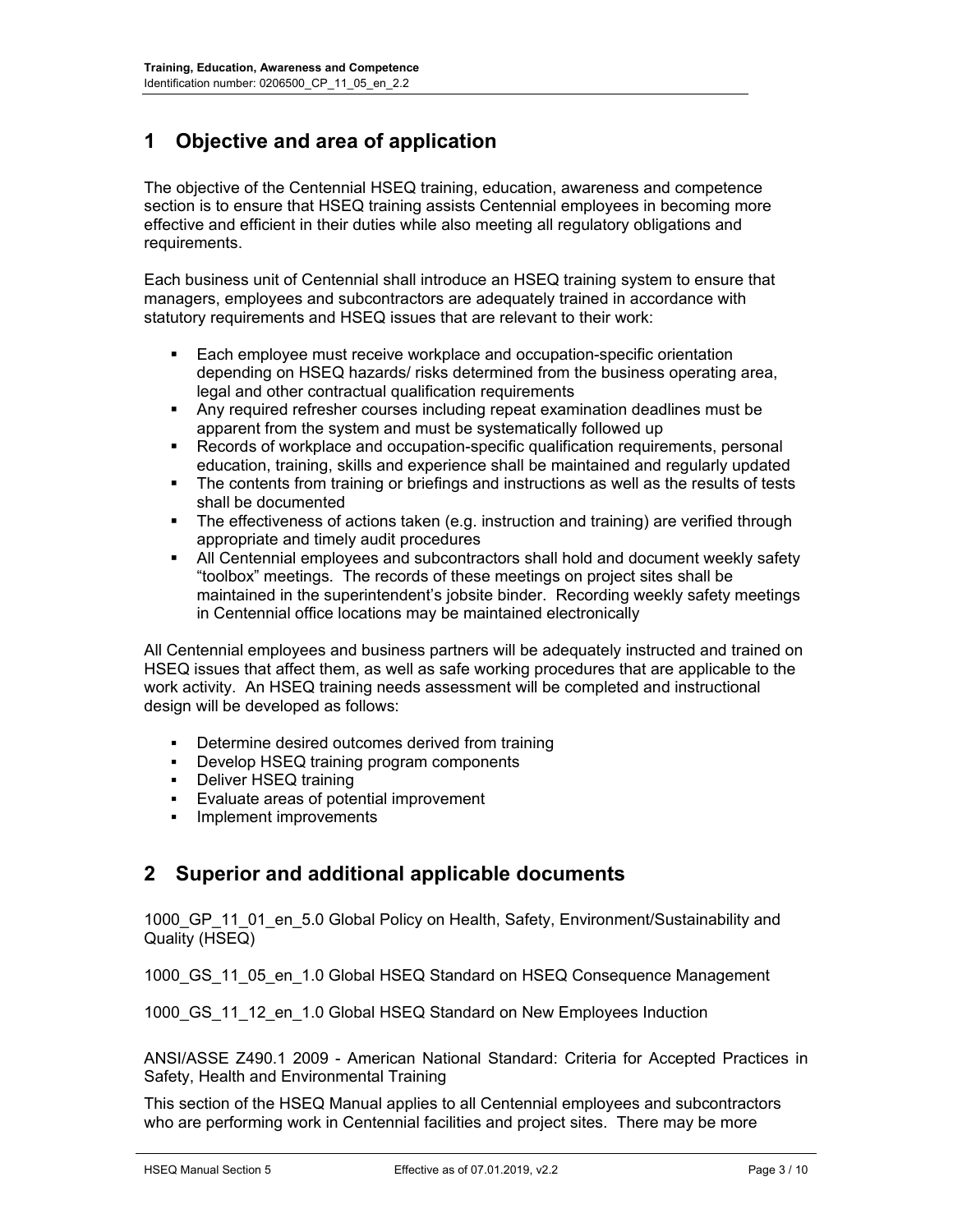stringent requirements than this section as defined by specific State, local or contact specific requirements. If there is a conflict between this section and other applicable regulations, the more stringent will apply.

## **3 Definitions**

The following definitions of terms are important for an understanding of this section.

| <b>Term</b>                         | <b>Definition</b>                                                                                                                                                                             |
|-------------------------------------|-----------------------------------------------------------------------------------------------------------------------------------------------------------------------------------------------|
| Centennial                          | All Centennial employees, joint venture employees,<br>subcontractors and business partners                                                                                                    |
| <b>HSEQ</b>                         | Health, Safety, Environment and Quality                                                                                                                                                       |
| <b>Training Needs</b><br>Assessment | A tool used to determine whether training is an appropriate<br>response to an organizational need.                                                                                            |
| <b>PDCA</b>                         | Plan, do, check, act process of continuous improvement.                                                                                                                                       |
| <b>ANSI Z490.1</b>                  | American National Standard Institute- Criteria for Accepted<br>Practices in Safety, Health and Environmental Training.                                                                        |
| <b>LMS</b>                          | The Learning Management System is a software application for<br>the administration, documentation, tracking, reporting and<br>delivery of an e-learning education course or training program. |
| <b>PSO</b>                          | <b>Project Safety Officer</b>                                                                                                                                                                 |
| Training aid                        | Devices such as charts, video, audio, diagram etc. intended to<br>enhance the participant's retention and achievement of the<br>course learning objectives.                                   |
| <b>USACE</b>                        | United States Army Corps of Engineers                                                                                                                                                         |

## **4 Benefits of HSEQ training and education**

Effectively delivered HSEQ training and education can have a significant impact on the overall performance of the organization. Investing in an effectively designed training program will reduce fatalities, injuries, environmental damage and quality defects. This will result in cost savings in a variety of areas, such as lowering workers' compensation costs and medical expenses, avoiding regulatory penalties and fines and reduced quality/warranty issues.

Benefits of effective HSEQ training and education:

- Fewer accidents/incidents/defects
- **Reduced costs**
- Reinforcement of Centennial HSEQ organizational goals, objectives and procedures
- **Improved HSEQ performance**
- Customer recognition and satisfaction
- Compliance with regulatory bodies and contract specifications
- **IMPROVED MORAL EXAM** increased productivity
- **Improved subcontractor HSEQ performance**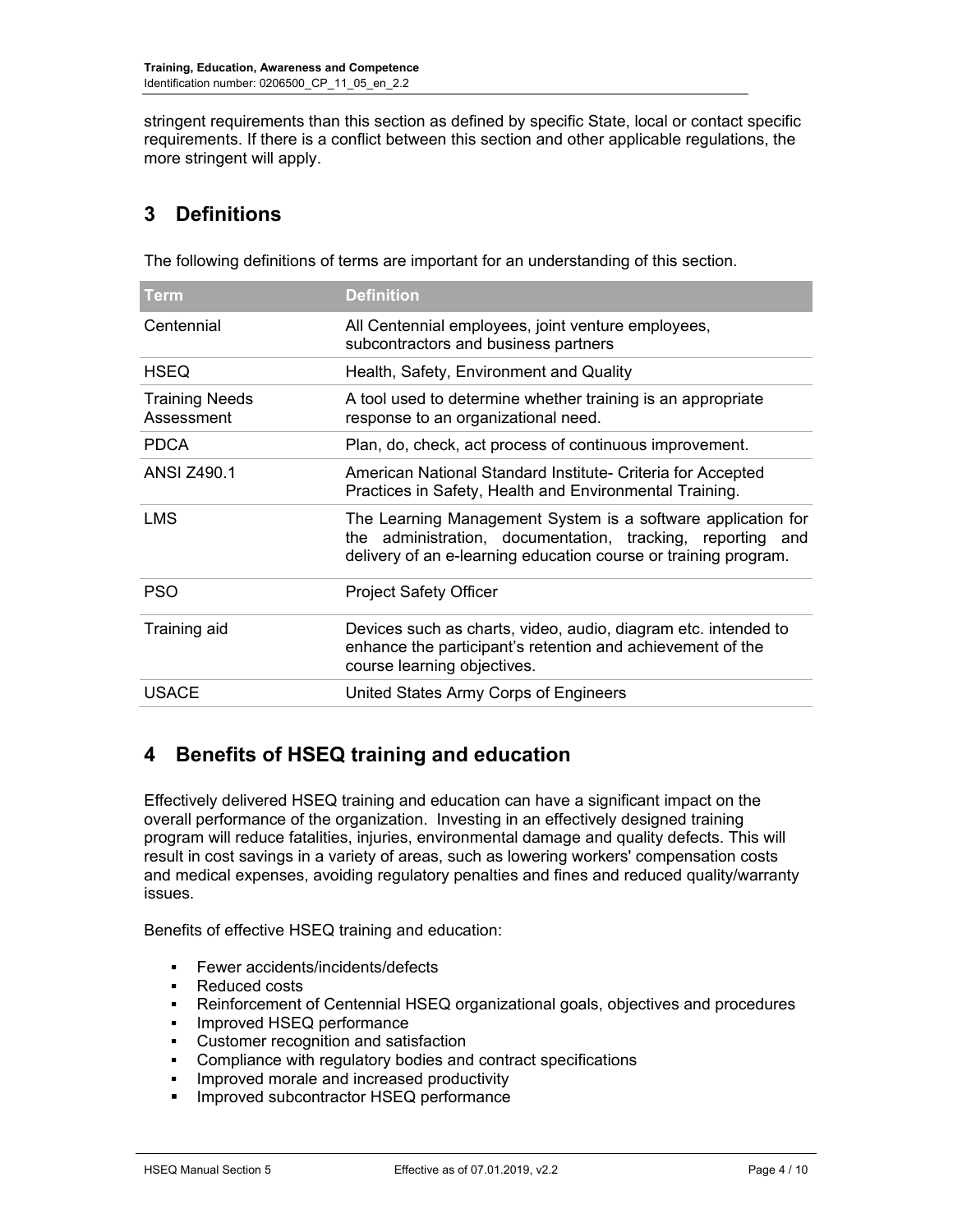## **5 Assessing the need for HSEQ training**

When designing an HSEQ training and education program to provide skills, knowledge, or abilities related to a job or task, it is essential to know how the job is actually performed versus how the job should be performed. A needs assessment will identify the skills workers need to possess in order to do their jobs effectively, efficiently, and safely while meeting our customers or clients expectations and contractual obligations. It may also identify nontraining problem areas that should be addressed in order to improve overall performance. The training needs assessment results will help to determine which skills to include in a training program and who the target audience or training participants will include.

The HSEQ needs assessment should help answer the following questions:

- What are the potential hazards for employees, subcontractors, vendors, customers, the public or the environment?
- How can HSEQ training assist in narrowing the gaps between expectation and actual performance?
- What is the target audience and how will HSEQ training improve job performance?

In the assessment of HSEQ training needs it is important to define what level of training, education or experience is required to carry out specific job functions or tasks. Regulatory HSEQ bodies frequently use specific terms to identify the different categories of workers who must meet specific training, educational and/or experience requirements:

- **Certified person:** has successfully completed specialized training and the training has been certified in writing by a professional organization
- **Designated person:** has received specialized training in a particular task and is assigned by the employer to perform that task in specific operations
- **Authorized person:** is someone permitted by an employer to be in a regulated area or assigned by an employer to perform a specific task or to be in a specific location at a jobsite and has the appropriate training to perform the task and recognize hazards related to the task or surroundings
- **Competent person:** is someone who has broad knowledge of worksite safety and health issues, is capable of identifying existing and predictable worksite hazards, and has the appropriate authorization to eliminate or correct the hazards
- **Qualified person:** is someone who, through training and professional experience, has demonstrated the ability to resolve problems relating to a specific task or process

#### **6 HSEQ trainer competencies**

According to ANSI Z490.1-2009, trainers shall be "competent" in developing and implementing the various elements of an HSEQ training and education program. Trainers can gain competency by achieving an appropriate level of technical knowledge, skills, and abilities in the subjects they teach. They can gain these skills through training, continuing education and HSEQ training design and delivery experience.

All trainers (whether Centennial or third party) shall be competent in effective HSEQ training delivery techniques and methods that are appropriate to employee learning preferences. They shall be able to apply adult learning principles appropriate to the target audience and the course learning objectives. Centennial will maintain trainer course completion certificates, experience records, licensing, and other documents that demonstrate trainer competency.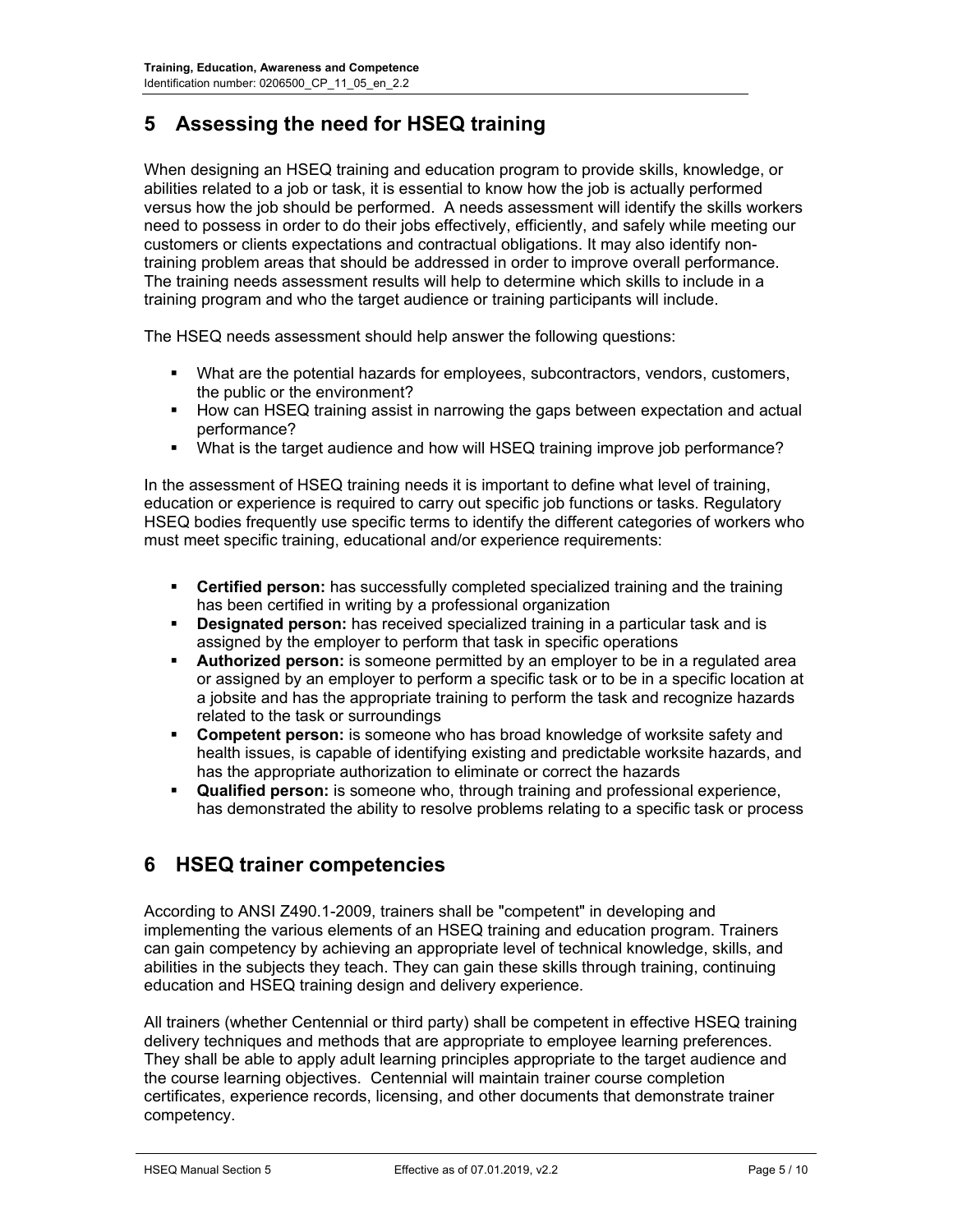HSEQ team members who will design, deliver, manage and evaluate the Centennial HSEQ training and education program will be competent in the following areas:

- Professional foundation
	- o Communicate effectively (visual, oral and written form)
	- o Update and improve professional knowledge and skill
	- o Establish and maintain professional credibility
	- o Apply current research and best practices of instructional design
- Planning and preparation
	- o Conduct HSEQ training needs assessments
	- o Plan and prepare instructional methods and materials for delivery to training participants
	- o Evaluate target populations of training participants
	- o Determine training course content
- Instructional methods and strategies
	- o Stimulate participant involvement and learning
	- o Promote retention of knowledge and skills in accordance with established learning objectives
	- o Assess the achievement of learning objectives
	- $\circ$  Revise HSEQ training on a periodic basis to promote continuous improvement

Centennial HSEQ instructors will be required to maintain professional competency by participating in continuing education, professional development programs or through successful completion of refresher courses and having periodic review by HSEQ peer group. The review by the HSEQ peer group should include observation of the instructor's delivery, a review of those observations with the trainer, review of course curriculum and materials and an analysis of evaluations completed by the students during the previous review period.

#### **7 Delivery of HSEQ training and education**

The Centennial HSEQ trainer or third party HSEQ trainer will use delivery methods and training aids as specified in the course development in a manner that supports the student achievement of course learning objectives.

HSEQ training and delivery of training will include:

- **Trainer planning and preparation prior to delivery**
- **Management of the learning environment**
- **Effective use of training aids and learning techniques**
- Application of adult learning principles appropriate for the target audience
- **Feedback and communication for continuous improvement**

#### **7.1 Learning management system (LMS)**

Centennial utilizes a learning management system as a supplement to classroom HSEQ training. The LMS includes assistance in HSEQ training administration, documentation, tracking and delivery of some HSEQ training and education courses.

The Centennial LMS is the framework that delivers and manages the instructional content and includes processes for:

Student Registration and Administration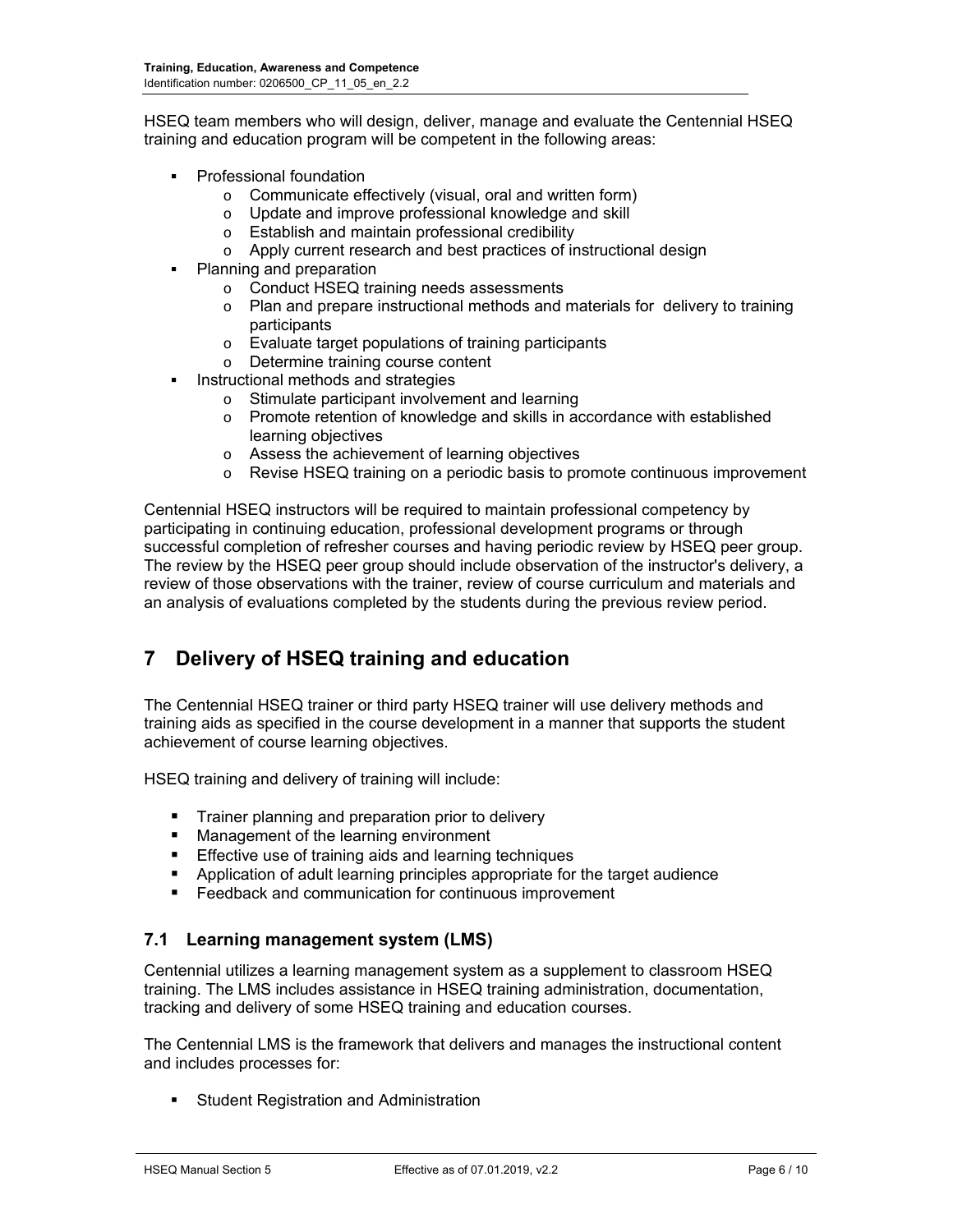- Training Event Management (i.e., scheduling, tracking, and Web Based Training delivery)
- **EXECUTE CUTTICULUM CONTENT** CUTTICULUM and Certification Management
- **Skills and Competencies Management**
- **Skill Gap Analysis**
- **Individual Development Plan**
- **Training Record Management**

## **8 HSEQ training evaluation process**

The Centennial HSEQ training and education program will have an effective means to evaluate the program to ensure it is meeting the required objective of improving job performance and meeting regulatory requirements.

When evaluating the training process, some of the elements to review include but are not limited to the:

- **Training program management**
- **•** Criteria for course completion
- **Achievement of learning objectives**
- **Training processes**
- **Effectiveness of training delivery**
- **Training results**

#### **9 Documentation and recordkeeping**

An important element of the Centennial HSEQ training and education program is proper record keeping and documentation procedures. Certain regulatory bodies require that records be maintained and kept as evidence of completion of required training.

The Centennial HSEQ training and education recordkeeping system will include the following:

- Records will be retrievable, readily identifiable, and maintained in an orderly manner
- **Records will be current, accurate, legible, and dated**
- **Records will be retained for the duration of employment or as required by regulatory** bodies
- **Records will meet all applicable regulatory requirements**
- **Records will indicate dates for required refresher or renewal training**

## **10 HSEQ certifications**

Centennial and many of our customers and clients rely on the certification process to verify competency and/or qualification to serve in HSEQ roles on projects or contracts. Accredited HSEQ certification programs set standards and evaluate employees against those standards. For specific HSEQ training needs and requirements, see the HSEQ Master Training Register. The HSEQ Master Training Register shall be maintained by the HSEQ staff or their designee.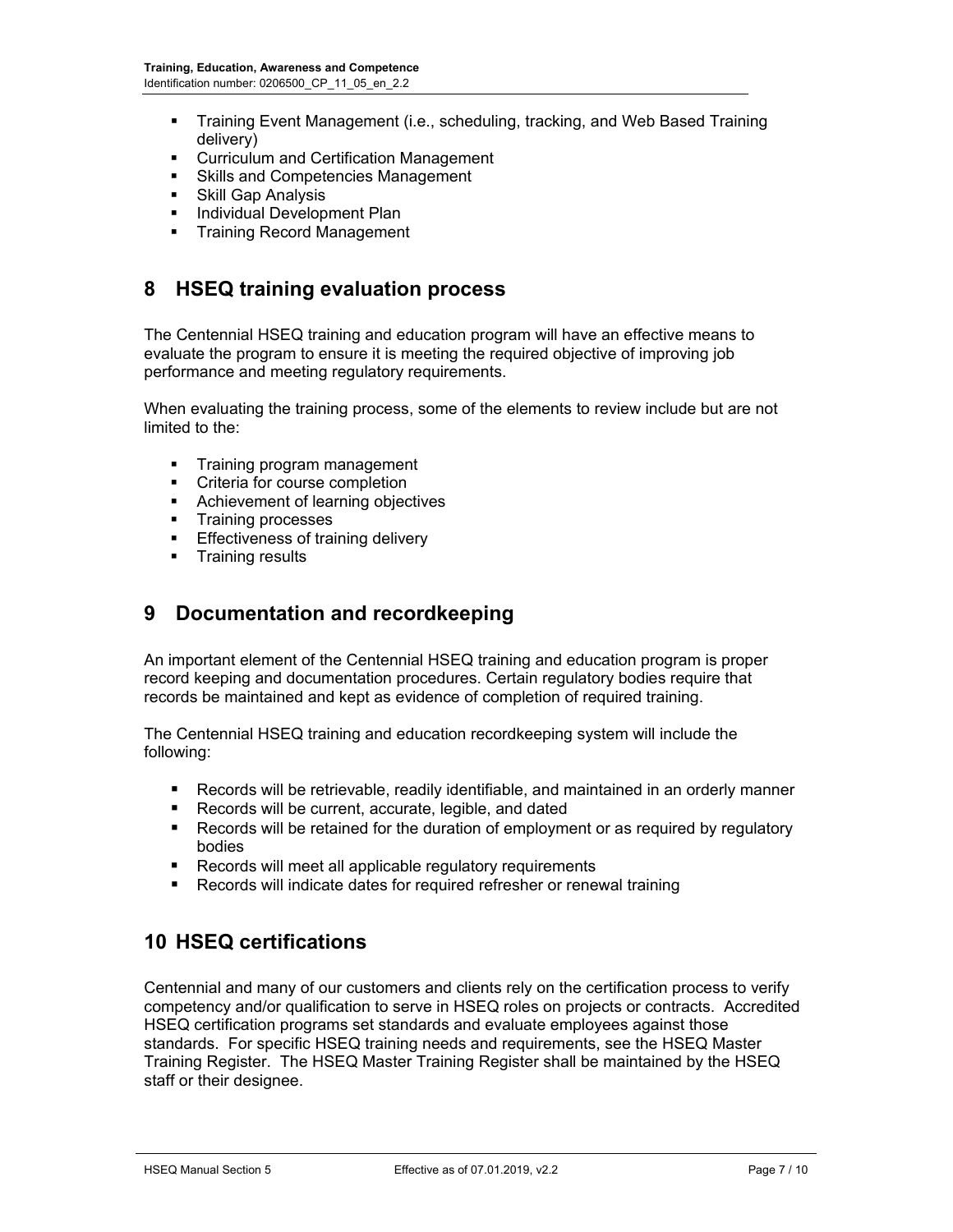#### **10.1 Mandatory HSEQ certifications**

The mandatory HSEQ requirements for all field employees include current certifications in the following:

- Cardio pulmonary resuscitation and first aid (CPR/FA)\* o Renewed every two years
- Occupational Safety and Health Administration 30 hour construction (OSHA 30) o Renewed every two years
- USACE Construction Quality Management for Contractors (CQM) o Renewed every five years (USACE or in-house refresher)
- Hazardous Materials (Asbestos, Lead, Mold and Silica)
	- o Renewed every two years

\*Note: CPR/FA training is mandatory for all Centennial employees and shall be offered using the conventional "classroom" style which includes training such as lecture, demonstration, practical exercise and examination. Acceptable organizations and certifications for CPR/FA include the Red Cross, American Heart Association, Medic First Aid, ASHI or any other organization that adheres to the training standards of the International Liaison Committee on Resuscitation. Online CPR/FA certifications do not meet these standards.

#### **10.2 HSEQ professional certifications**

Centennial and our customers recognize several advanced HSEQ certifications from outside certifying bodies. Certifying bodies that offer advanced HSEQ certifications requirements often include an education component, professional HSEQ experience, demonstrating knowledge of professional HSEQ practice, and passing examination(s). Professional HSEQ credential holders must maintain their credential(s) through continuing education.

Examples of agencies offering professional HSEQ certifications include but are not limited to:

- The Board of Certified Safety Professionals (BCSP)
- American Board of Industrial Hygiene (ABIH)
- **International Risk Management Institute (IRMI)**
- U.S. Green Building Council (USGBC)
- **American Hospital Association (AHA)**
- National Registry of Environmental Professionals (NREP)

Examples of professional HSEQ certifications include but are not limited to:

- Certified Safety Professional (CSP)
- **EXEC** Certified Industrial Hygienist (CIH)
- Associate Safety Professional (ASP)
- Safety Management Specialist (SMS)
- **Construction Health and Safety Technician (CHST)**
- **Safety Trained Supervisor (STS)**
- Certified Healthcare Safety Professional (CHSP)
- **Construction Risk and Insurance Specialist (CRIS)**
- Certified Environmental, Safety and Health Trainer (CET)
- **E** Leadership in Energy and Environmental Design (LEED)
	- o LEED AP
	- o LEED Green Associate
- **EXEC** Certified Healthcare Constructor (CHC)
- Certified Environmental and Safety Compliance Officer (CESCO)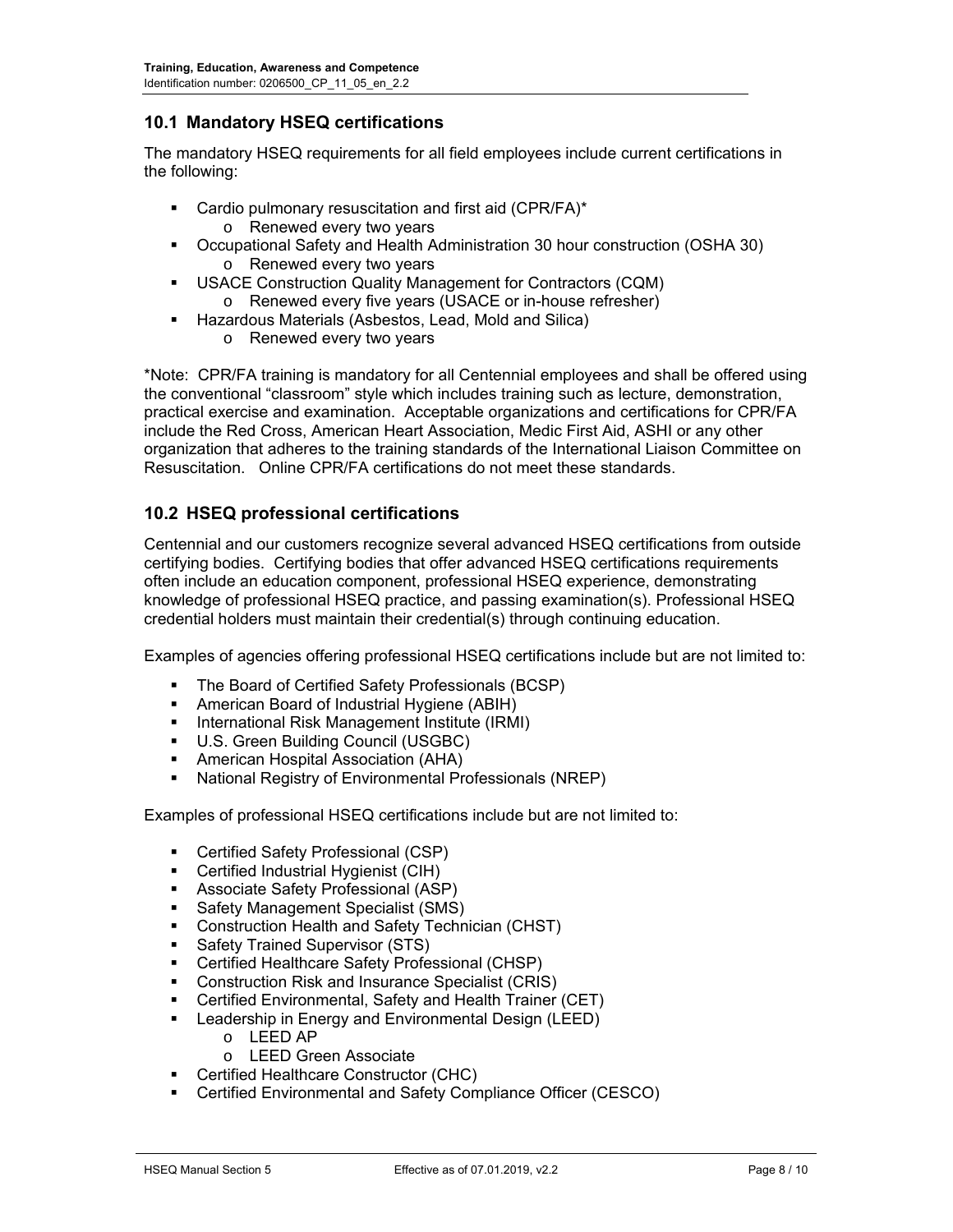## **11 New employee HSEQ orientation**

All Centennial employees shall complete the New Employee HSEQ Orientation within one week of employment. The New Employee HSEQ Orientation consists of the following components:

- Introduction to HSEQ
- HSEQ organizational structure
- **HSEQ program goals and objectives**
- **HSEQ policy at Centennial**
- HSEQ Manual and intranet<br>■ Employee participation
- Employee participation
- **Incidents and near misses**
- **Incident and near miss reporting**
- **Incident investigation and root cause analysis**
- **HSEQ training**
- Risk assessment and operations
- Activity Hazard Analysis
- **Safety meetings**
- **Personal protective equipment requirements**
- **Subcontractor safety requirements**
- **•** Worksite inspections
- **Fall hazards**
- **Struck by hazards**
- **Caught-in or between hazards**
- Electrical hazards<br>■ Eire prevention an
- Fire prevention and protection
- **Global Harmonization System**

#### **12 Project Safety Officer training**

Each office will have a Project Safety Officer (PSO) designated by management in consultation with the HSEQ Department. The PSO plays an important role ensuring project compliance and interacting with the HSEQ Department on procedures and incidents. The PSO will be enrolled into the PSO Learning Academy, which entails a safety influenced curriculum to continually support the PSO role and emphasizes on the Focus Four workplace hazards (Falls, Electrical, Struck by and Caught in or between).